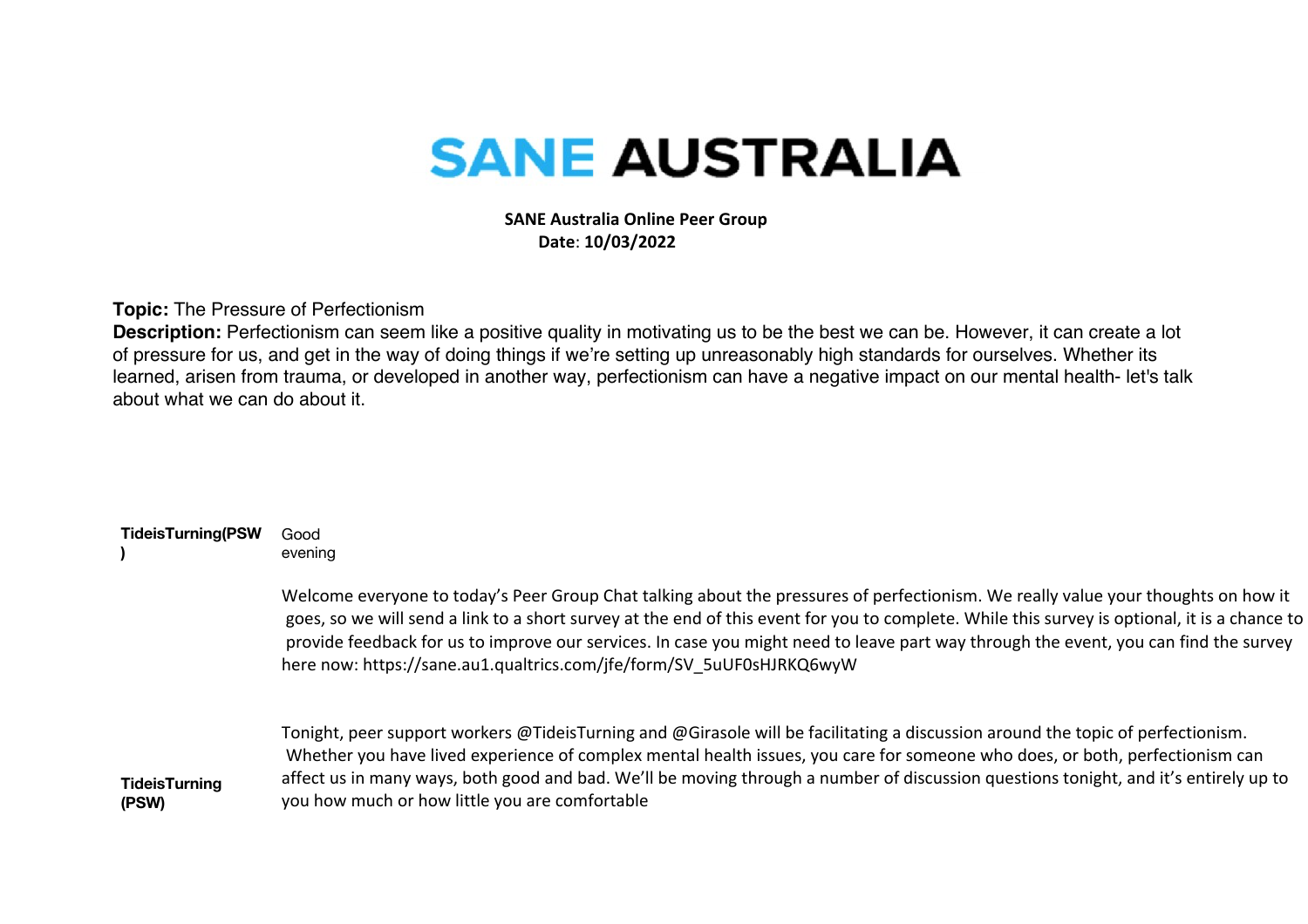|                               | with sharing. Some of the conversation may be heavy in nature as we talk about mental health struggles. @ Oshun_Blu is working<br>behind the scenes to ensure our safety. If you're having any technical difficulties, please see our FAQ<br>(https://www.sane.org/peer-support/peer-group-chat/chat-faqs#what-if-i-am-having-a-tough-time-and-need-immediate-support) or<br>message @ Oshun Blu |
|-------------------------------|--------------------------------------------------------------------------------------------------------------------------------------------------------------------------------------------------------------------------------------------------------------------------------------------------------------------------------------------------------------------------------------------------|
| <b>TideisTurning</b><br>(PSW) |                                                                                                                                                                                                                                                                                                                                                                                                  |
|                               | Hey @Shaz51!<br>Welcome to the                                                                                                                                                                                                                                                                                                                                                                   |
| <b>Girasole (PSW)</b>         | $group:$ )<br>Hello @HenryX! It's<br>great to see you here :)                                                                                                                                                                                                                                                                                                                                    |
|                               | Hello @Girasole                                                                                                                                                                                                                                                                                                                                                                                  |
| Shaz51                        | (Peer Worker)<br>Hey @Shaz51 !                                                                                                                                                                                                                                                                                                                                                                   |
| Oshun_Blu                     | Great to see you                                                                                                                                                                                                                                                                                                                                                                                 |
| (Moderator)                   | again :)                                                                                                                                                                                                                                                                                                                                                                                         |
|                               | We're looking forward to creating a space where                                                                                                                                                                                                                                                                                                                                                  |
| <b>TideisTurning</b>          | we can reflect and learn together and expand our                                                                                                                                                                                                                                                                                                                                                 |
| (PSW)                         | ideas of perfectionism                                                                                                                                                                                                                                                                                                                                                                           |
|                               | Hello                                                                                                                                                                                                                                                                                                                                                                                            |
|                               | again @Oshun_Blu                                                                                                                                                                                                                                                                                                                                                                                 |
| Shaz51                        | (Moderator)                                                                                                                                                                                                                                                                                                                                                                                      |
|                               | Hi @teej!                                                                                                                                                                                                                                                                                                                                                                                        |
|                               | Welcome to the                                                                                                                                                                                                                                                                                                                                                                                   |
| <b>Girasole (PSW)</b>         | $group:$ )<br>Welcome @Shaz51 &                                                                                                                                                                                                                                                                                                                                                                  |
| <b>TideisTurning</b>          | @HenryX Great to have you                                                                                                                                                                                                                                                                                                                                                                        |
| (PSW)                         | with $us:$ )                                                                                                                                                                                                                                                                                                                                                                                     |
| <b>TideisTurning</b>          |                                                                                                                                                                                                                                                                                                                                                                                                  |
| (PSW)                         | Hi @teej:)                                                                                                                                                                                                                                                                                                                                                                                       |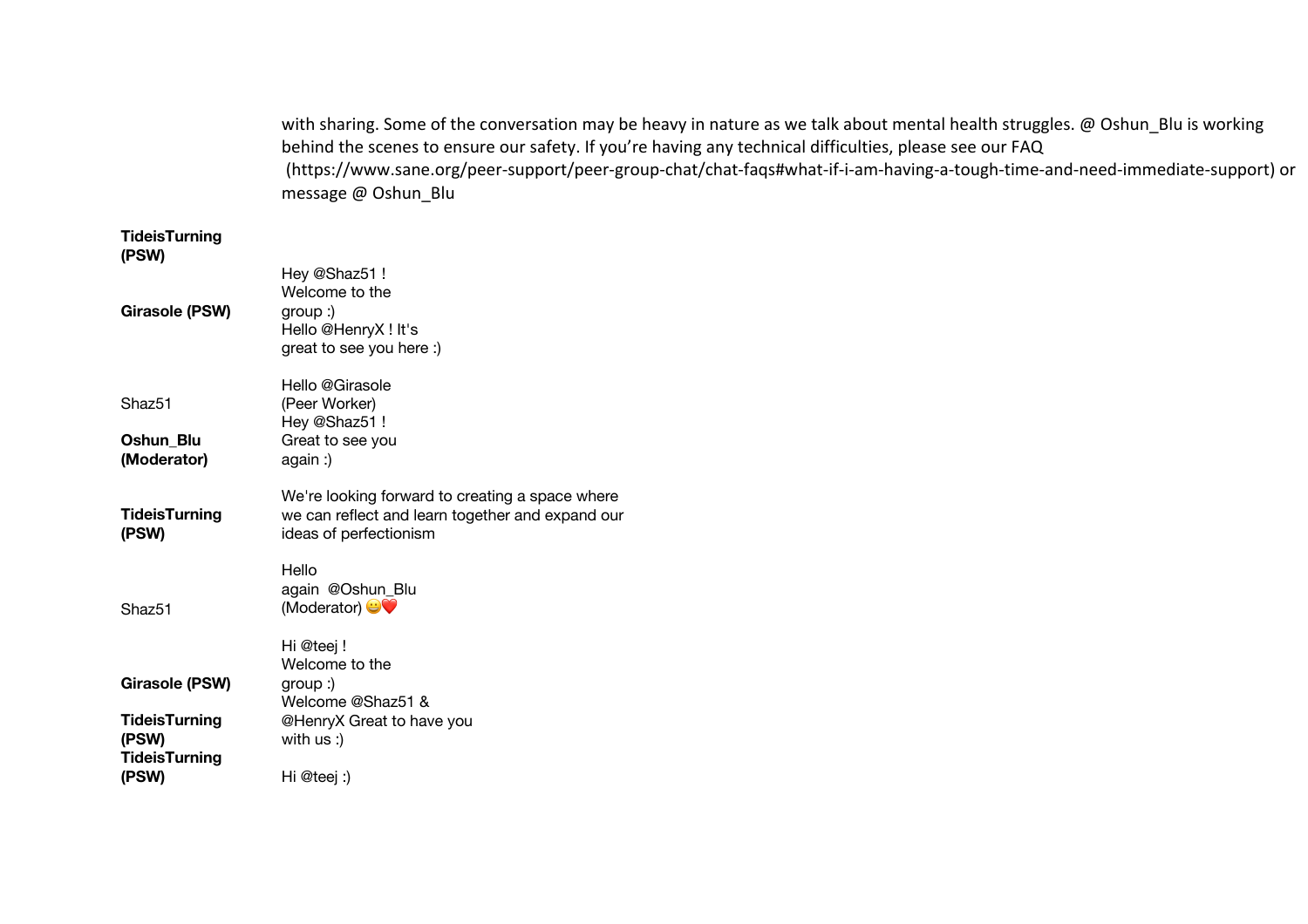| Shaz <sub>51</sub>                                                  | Hello @teej,<br>@HenryX                                                                                                                                                                                                                                                           |
|---------------------------------------------------------------------|-----------------------------------------------------------------------------------------------------------------------------------------------------------------------------------------------------------------------------------------------------------------------------------|
| <b>TideisTurning</b><br>(PSW)<br>teej                               | We will be starting the discussion shortly,<br>and will just allow a bit more time for people<br>to log on and join $\bullet$<br>Hi all<br><b>AND AND AND AND AND</b>                                                                                                             |
| <b>TideisTurning</b><br>(PSW)<br>Oshun Blu<br>(Moderator)<br>HenryX | Welcome everyone! Feel free to<br>introduce yourselves. I'm<br>@TideisTurning<br>Hey everyone! I'm @Oshun_Blu, and I'm one<br>of the SANE Counsellors. It's great to be<br>here with you all :)<br>Hello everyone, Just getting<br>used to this format so a<br>general greeting:) |
| <b>TideisTurning</b><br>(PSW)<br><b>Girasole (PSW)</b>              | To get us started with our first question: What<br>does perfectionism mean to you? What does<br>perfectionism look like in your life?<br>Hi @Zoe7! It's<br>great to see you<br>here :)                                                                                            |
| Zoe7<br>Zoe7                                                        | Hey @Girasole<br>(Peer Worker) and<br>all here.<br>What does perfectionism mean to me - a<br>need for everything to be perfect no matter                                                                                                                                          |
| teei                                                                | the personal cost<br>What I thought perfectionism was<br>was quite different to what it really<br>is.                                                                                                                                                                             |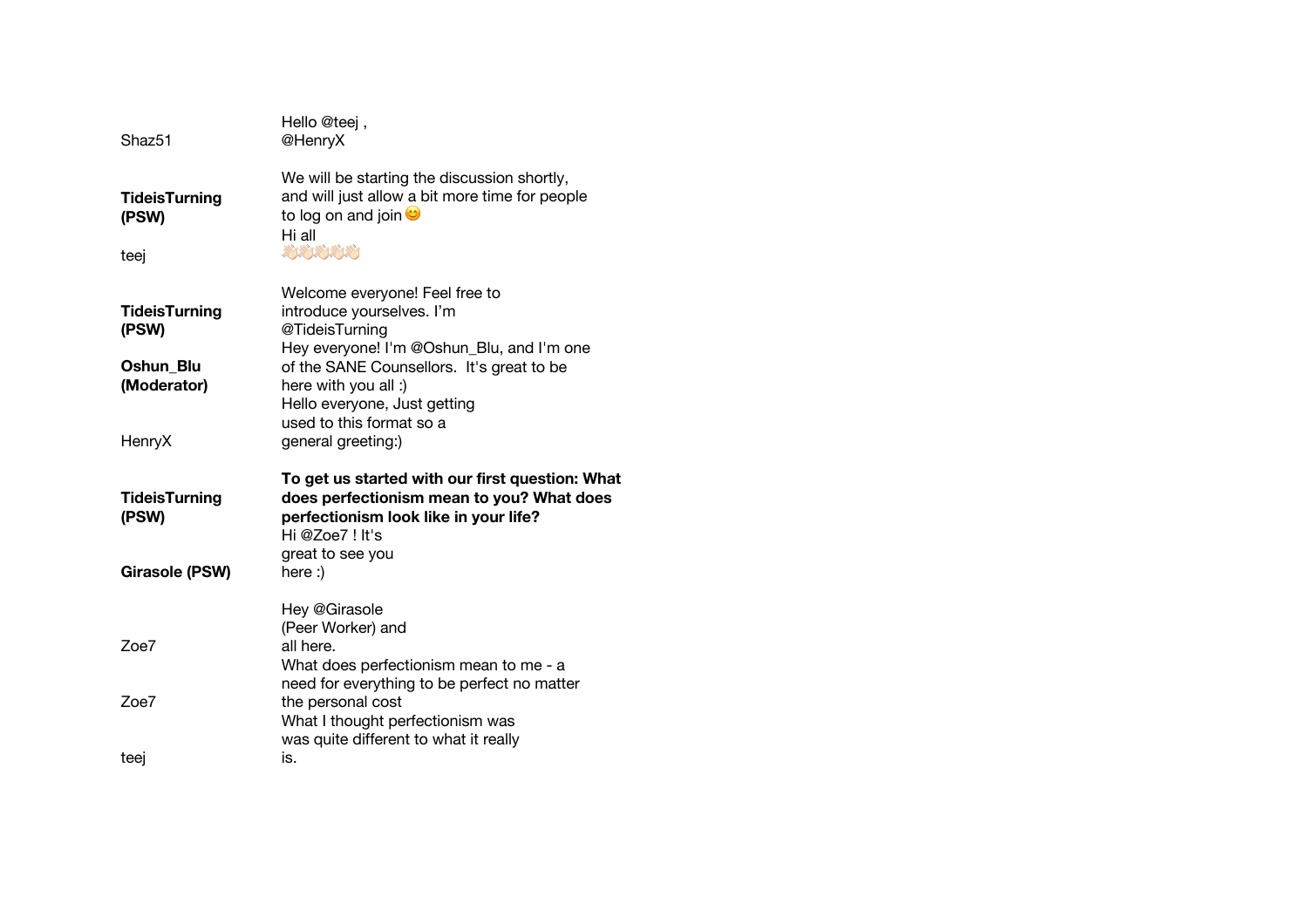| HenryX                          | Perfectionism can be something that rules our lives, that we<br>live with comfortably or that we reject in such a way as to<br>cause disorder in my/our lives                                                                                                                                 |
|---------------------------------|-----------------------------------------------------------------------------------------------------------------------------------------------------------------------------------------------------------------------------------------------------------------------------------------------|
| Shaz <sub>51</sub>              | As a wife, my husband is a perfectionist, everything<br>has to be done in a certain way of else @TideisTurning<br>(PSW), @Girasole (Peer Worker)                                                                                                                                              |
| <b>Oshun Blu</b><br>(Moderator) | For me, perfectionism has meant working very hard to keep up with standards that are often like moving<br>goal posts. It has sometimes looked like getting caught up in "doing", as a way of proving my worth to<br>others who have not been able to see my worth inherently as a human being |
| teej                            | For me personally perfectionism is<br>paralysing. I don't get much done<br>because of it.<br>Perfectionism to me is wanting to achieve the highest standard, without flaws, for so many things in                                                                                             |
| <b>Girasole (PSW)</b>           | life. It's certainly exhausting and produces a lot of stress. I've been aware of it for quite a while and I'm<br>still trying to challenge it because I think overall it's not good for me                                                                                                    |
| Oshun_Blu<br>(Moderator)        | I feel that @teej what can look like<br>'procrastination' to some can often feel like a fear<br>of not performing perfectly inside                                                                                                                                                            |
| <b>TideisTurning</b><br>(PSW)   | Perfectionism could be a good<br>quality. What benefits might<br>perfectionism have?                                                                                                                                                                                                          |
| Shaz51                          | Very true @Girasole (Peer Worker) what<br>I think is good my husband is not<br>happy with it at all                                                                                                                                                                                           |
| Zoe7<br>teej                    | Benefits - getting things right the<br>first time and therefore not having<br>to do them again                                                                                                                                                                                                |
|                                 |                                                                                                                                                                                                                                                                                               |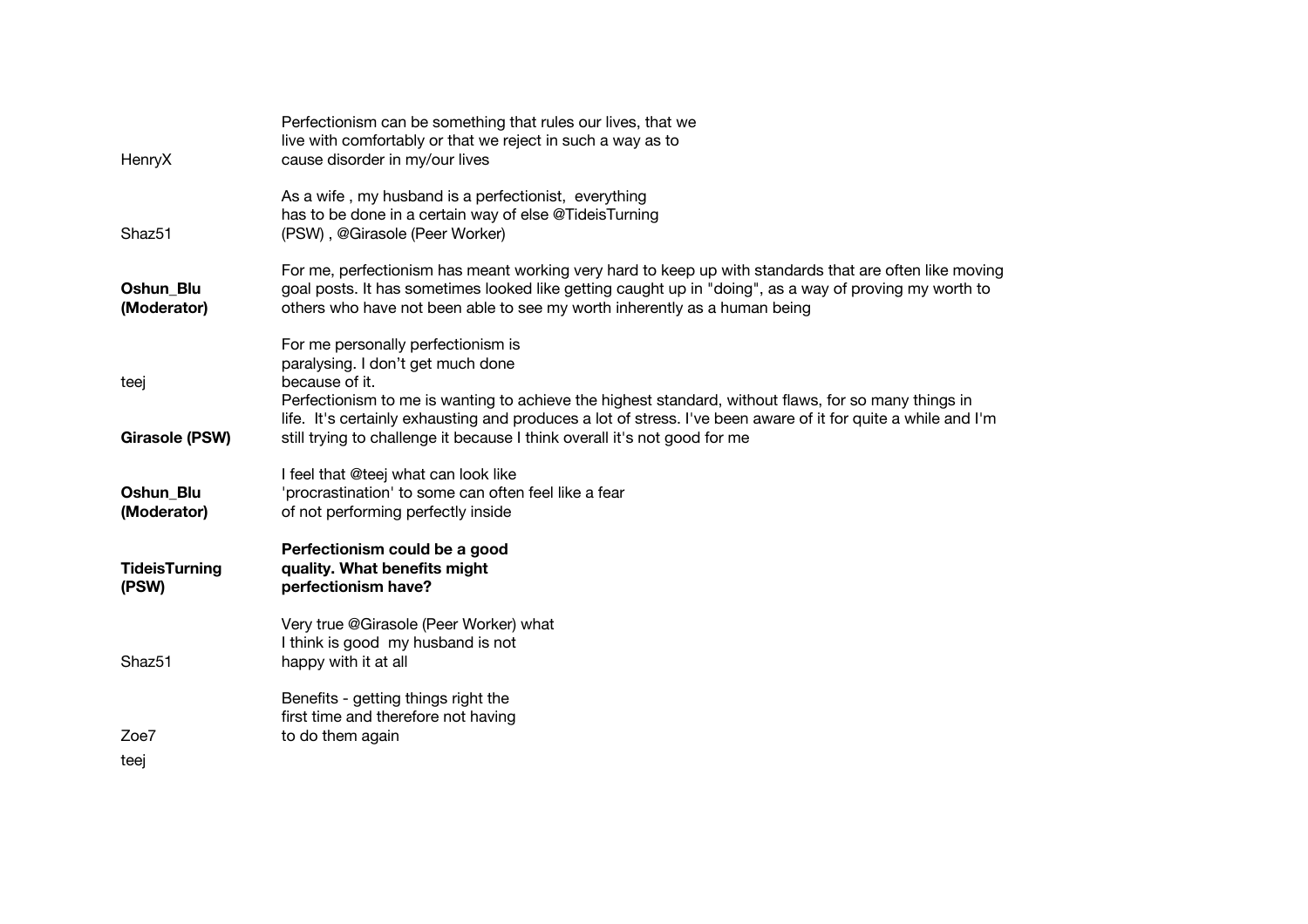|                               | Not trying to be a downer but for me I can't<br>see benefits, but I'm really glad others can<br>find them.                                                                                                                                                                                                                                                                                                                                                                                                                                                                                             |
|-------------------------------|--------------------------------------------------------------------------------------------------------------------------------------------------------------------------------------------------------------------------------------------------------------------------------------------------------------------------------------------------------------------------------------------------------------------------------------------------------------------------------------------------------------------------------------------------------------------------------------------------------|
| <b>TideisTurning</b><br>(PSW) | It can be really hard<br>finding the good<br>sometimes @teej :)                                                                                                                                                                                                                                                                                                                                                                                                                                                                                                                                        |
| Girasole (PSW)                | Perfectionism may motivate us to perform well, which can feel good. More than our own satisfaction, though, high performance can be tied up with<br>a number of important things- potentially through high standards in, for example, education, work, art and performance, and competitive sport.<br>I feel like the overall culture of society seems to reward perfectionism- no-one tends to commend an average result, where someone may have<br>prioritised their mental health in the process of not overcommitting. There is often praise, though, for standards which are high and impressive. |
| Oshun Blu<br>(Moderator)      | Benefits of perfectionism for me have been expanding on interests that I have been "good" at,<br>and therefore have been able to cultivate them more. Of course, I have had to put limits around<br>these interests or they become another thing to be perfect at!<br>My husband would agree with you @teej,                                                                                                                                                                                                                                                                                           |
| Shaz51                        | does not matter how many times I say it is ok<br>, but to him it is not                                                                                                                                                                                                                                                                                                                                                                                                                                                                                                                                |
| HenryX                        | I believe that there are significant differences between meeting someone<br>else's perfectionism imposed on us and the self imposed perfectionist<br>behaviour that we endeavour to meet in our lives                                                                                                                                                                                                                                                                                                                                                                                                  |
| teej                          | Absolutely agree<br>@Girasole (Peer<br>Worker).                                                                                                                                                                                                                                                                                                                                                                                                                                                                                                                                                        |
| Oshun Blu<br>(Moderator)      | Absolutely with<br>you there,<br>@HenryX                                                                                                                                                                                                                                                                                                                                                                                                                                                                                                                                                               |
| <b>TideisTurning</b><br>(PSW) | Excellent point @HenryX. I feel like there can<br>certainly be a difference dependent on where the<br>perfectionism comes from :)                                                                                                                                                                                                                                                                                                                                                                                                                                                                      |
| Zoe7                          |                                                                                                                                                                                                                                                                                                                                                                                                                                                                                                                                                                                                        |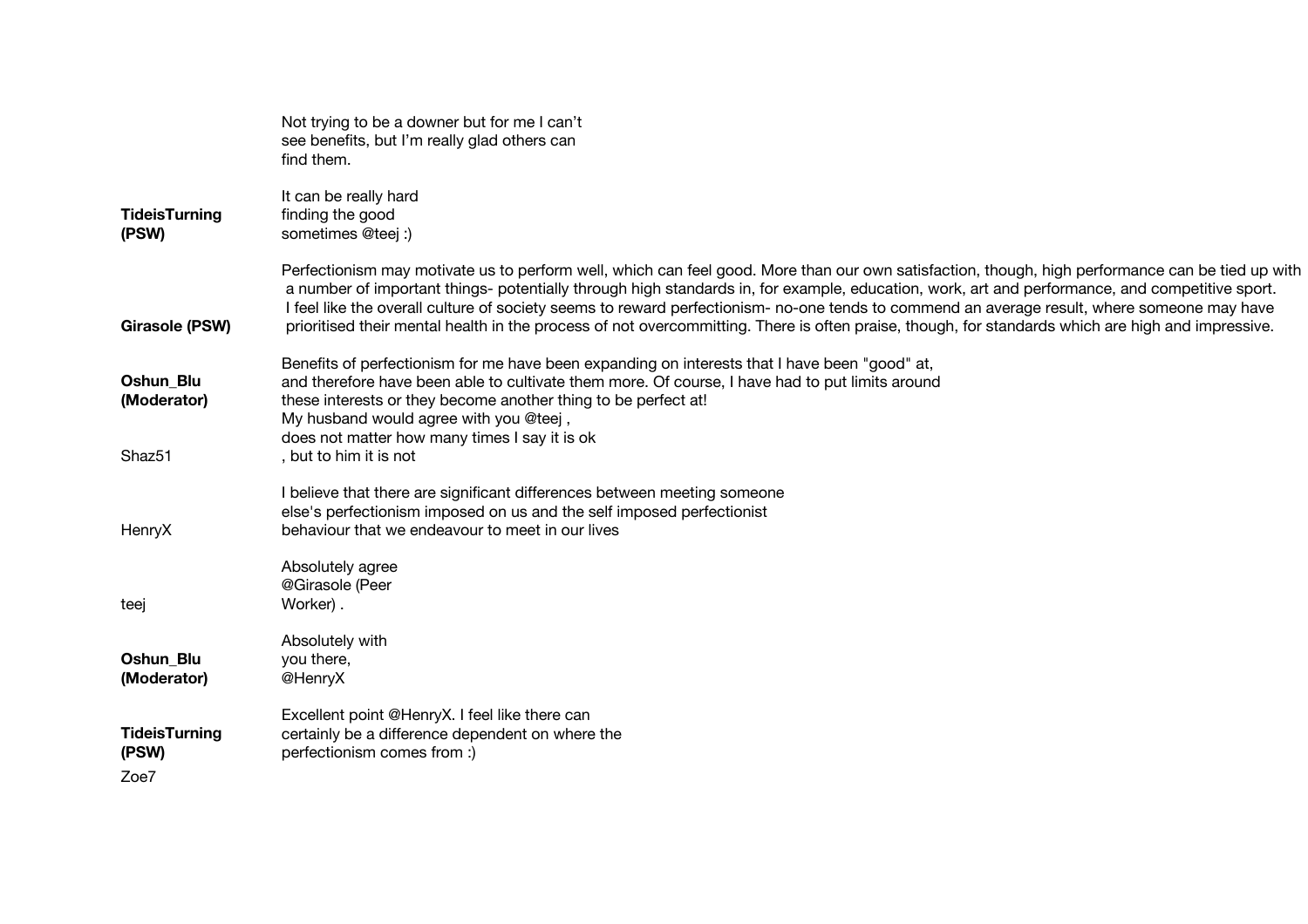| As a society we do reward 'perfectionism'<br>and Australian society is very much geared<br>toward athletes in this regard                                                                                                                                                                                                                                     |
|---------------------------------------------------------------------------------------------------------------------------------------------------------------------------------------------------------------------------------------------------------------------------------------------------------------------------------------------------------------|
| I think there are two things society values, perfectionism and<br>speed which are often opposite in reality. But if you have<br>both you are going to be "successful "                                                                                                                                                                                        |
| I find it easier to think of benefits with regard to a "perfectionist approach" as distinct from "perfectionism" which has a more<br>negative connotation for me. I can see benefits to a pperfectionist approach whereby I may strive toward what I may think to be<br>ideal. However, perfectionism seems to imply that I always have to achieve the ideal. |
| On the other hand, are there any<br>negative impacts that show up from<br>perfectionism?                                                                                                                                                                                                                                                                      |
| Yes, on my mental health: when I already have a lot on my plate, it just adds<br>extra- more time, more pressure, more expectations. When if anything I would<br>really love more time and less pressure/stress in my life!                                                                                                                                   |
| The biggest negative for me has been<br>the stress involved in trying to achieve<br>perfection                                                                                                                                                                                                                                                                |
| Yes the stress, making<br>things worse, making<br>mistakes, anxiety,                                                                                                                                                                                                                                                                                          |
| Negative impacts for me have meant feeling "boxed in" at times. Like I have only felt comfortable to engage with things that I<br>know I could be "perfect" at, or come close to perfection doing. And as I later found out, boxing myself into these things meant<br>more stress inside the boxand missing out on everything outside the box, too            |
| I feel that @Zoe7! As I'm<br>sure a lot of us here do<br>Shame, paralysing fear of getting things<br>wrong, stress, extra time taken on little<br>things for no reason                                                                                                                                                                                        |
|                                                                                                                                                                                                                                                                                                                                                               |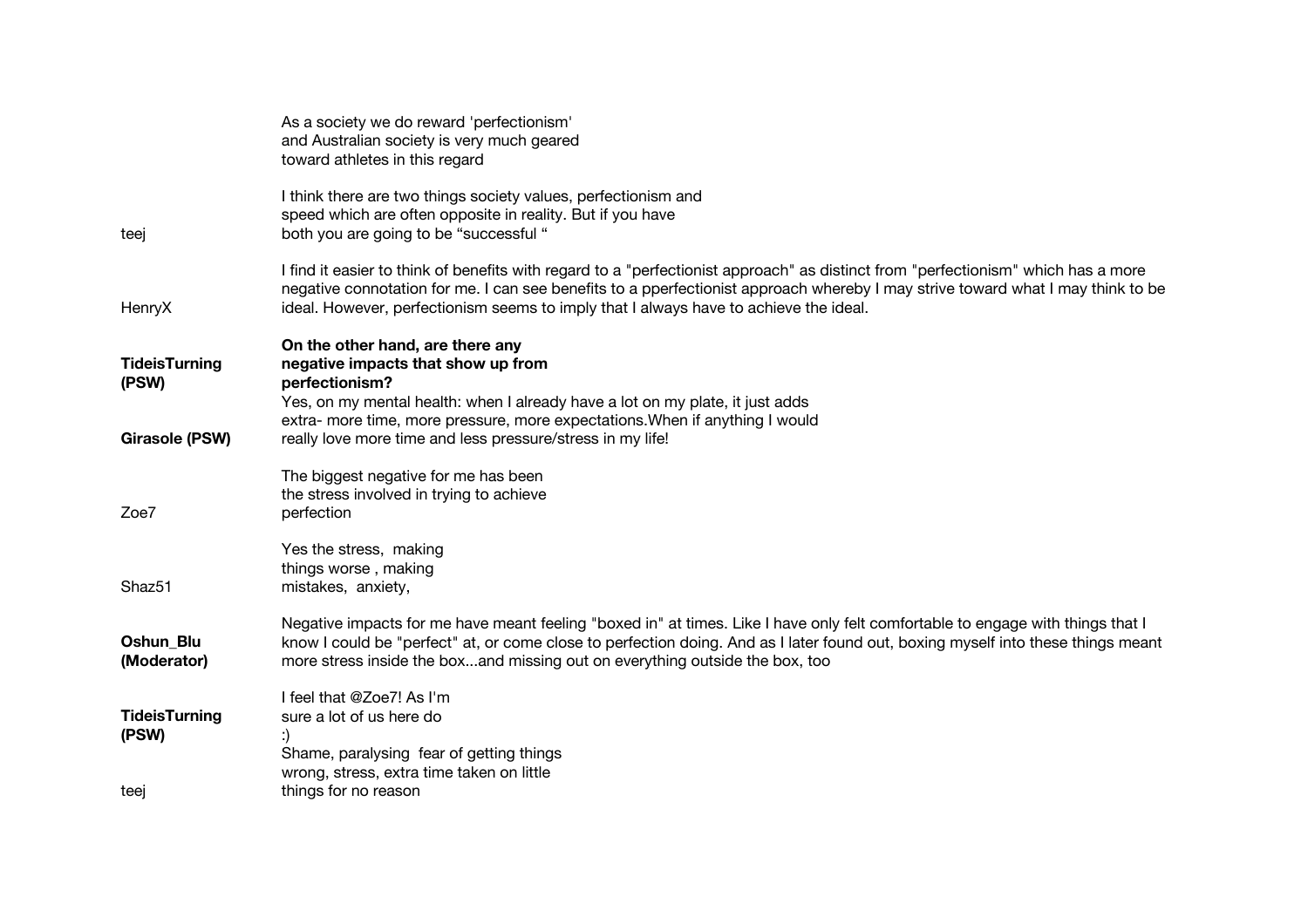| Zoe7                         | There is also the time factor - we can go over things again and<br>again to make sure they are right without actually believing in our<br>own abilities to 'get it right' the first time                                                                                                        |
|------------------------------|-------------------------------------------------------------------------------------------------------------------------------------------------------------------------------------------------------------------------------------------------------------------------------------------------|
| Oshun Blu<br>(Moderator)     | So true,<br>@Zoe7<br>Totally true                                                                                                                                                                                                                                                               |
| Shaz51                       | @Zoe7                                                                                                                                                                                                                                                                                           |
| teej<br><b>TideisTurning</b> | Avoidance of trying things for fear of<br>not doing them "correctly" which leads<br>to shame<br>Where might your perfectionistic tendencies<br>come from? Or, if not your own, the<br>perfectionistic tendencies of others in your                                                              |
| (PSW)                        | life?                                                                                                                                                                                                                                                                                           |
| Zoe7                         | Mine absolutely come from childhood trauma - needing to do<br>everything right so there is no chance of being judged or singled out,<br>and no chance of anything negative coming my way                                                                                                        |
| <b>Girasole (PSW)</b>        | I relate to so many of these impacts - @teej what you're saying makes me think of<br>all the hobbies/interests/passions I don't do because I know I'd be a beginner and<br>have to be not good at it for a while!                                                                               |
| HenryX                       | When perfectionism has been imposed, it often takes the form of gas-<br>lighting, and the goal posts seem to be constantly moving. Consequently, I<br>can lose faith in my own ability to "get it right"                                                                                        |
| Oshun_Blu<br>(Moderator)     | My perfectionist tendencies were fuelled from an early age by a lot of masking behaviours and expectations<br>to achieve high marks in school. It turned into a trauma response, and became a way to not have to address<br>some of the inner turmoil because on the outside things looked okay |
| Shaz <sub>51</sub>           | I think my husband is way<br>back in his upbringing, his<br>childhood                                                                                                                                                                                                                           |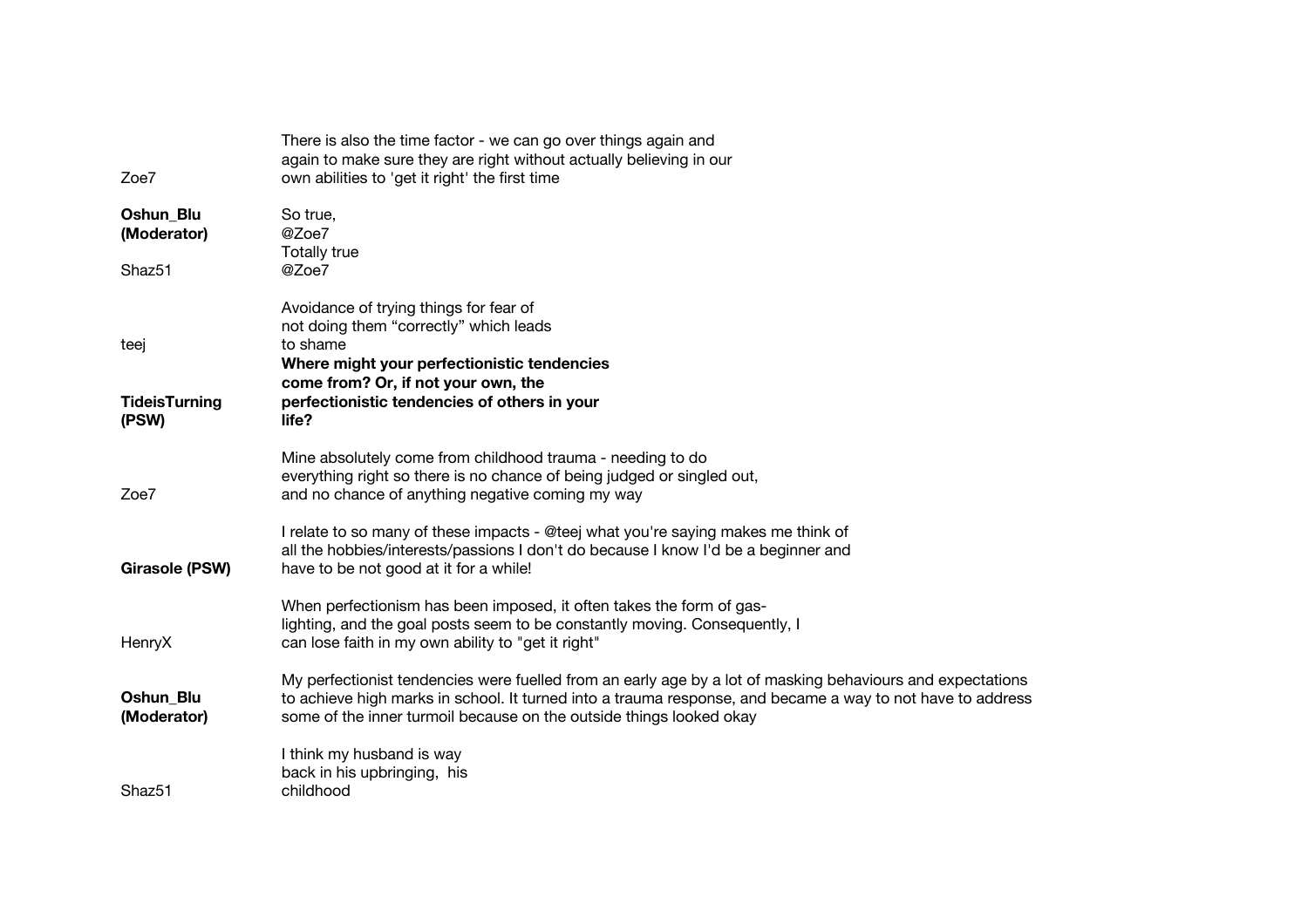| Zoe7                          | Same<br>@Oshun Blu<br>(Moderator)                                                                                                                                                                                                                                                                                                                                                                                                                                                                                                                                                                                                                                                                                                                                                                                                                                                                                                      |
|-------------------------------|----------------------------------------------------------------------------------------------------------------------------------------------------------------------------------------------------------------------------------------------------------------------------------------------------------------------------------------------------------------------------------------------------------------------------------------------------------------------------------------------------------------------------------------------------------------------------------------------------------------------------------------------------------------------------------------------------------------------------------------------------------------------------------------------------------------------------------------------------------------------------------------------------------------------------------------|
|                               |                                                                                                                                                                                                                                                                                                                                                                                                                                                                                                                                                                                                                                                                                                                                                                                                                                                                                                                                        |
| <b>TideisTurning</b><br>(PSW) | I think I've learnt perfectionism from some key adult figures growing up, which may have been contributed<br>to by societal pressure for perfectionism in previous generations. I realise now that for those adults,<br>perfectionism was also their attempt at coping with things that were really hard.                                                                                                                                                                                                                                                                                                                                                                                                                                                                                                                                                                                                                              |
| teej                          | I think mine comes from two places. I don't think my parents consciously tried to impart perfectionism but I think it<br>happened anyway. They often compared people they knew. Secondly I think I learned societal values around 'being<br>perfect' early on when I realised I had weaknesses in primary school.<br>I was often praised, growing up, based on good performance and outcomes described as a personal quality of me (e.g. being "smart") - and not so<br>much on all the hard work that was taken to reach particular outcomes. But the praise, acceptance, and feeling valued were all good feelings!<br>So I learned to see high performance as something that should just be intrinsic to myself as a person. The pressure of perfectionism I feel now is a<br>result from childhood- the need to maintain high performance with the idea that apparently it should be intrinsic to me as a person. This, instead of |
| <b>Girasole (PSW)</b>         | being (in fact) related to the amount of effort I put into things, which is totally optional- and the outcomes are not inherently reflective of my value as<br>a person!<br>Same here                                                                                                                                                                                                                                                                                                                                                                                                                                                                                                                                                                                                                                                                                                                                                  |
| Shaz51                        | @Oshun Blu<br>(Moderator)<br>And it has passed on to my 4                                                                                                                                                                                                                                                                                                                                                                                                                                                                                                                                                                                                                                                                                                                                                                                                                                                                              |
| Shaz <sub>51</sub>            | step children @Oshun_Blu<br>(Moderator)                                                                                                                                                                                                                                                                                                                                                                                                                                                                                                                                                                                                                                                                                                                                                                                                                                                                                                |
| teej                          | I can see that for you @Zoe7 $\bullet$ . I think it seems a way for many<br>people to hide the hard stuff @Oshun_Blu (Moderator) @Girasole<br>(Peer Worker) that is interesting too                                                                                                                                                                                                                                                                                                                                                                                                                                                                                                                                                                                                                                                                                                                                                    |
|                               | Agree @teej Whilst I was 'getting things<br>right' I did not have to face that hard                                                                                                                                                                                                                                                                                                                                                                                                                                                                                                                                                                                                                                                                                                                                                                                                                                                    |
| Zoe7                          | stuff with anyone else<br>Absolutely, @teej . It was like, well everyone thinks                                                                                                                                                                                                                                                                                                                                                                                                                                                                                                                                                                                                                                                                                                                                                                                                                                                        |
| Oshun Blu<br>(Moderator)      | I'm looking okay then surely I must be okay, right?<br>(wrong haha)                                                                                                                                                                                                                                                                                                                                                                                                                                                                                                                                                                                                                                                                                                                                                                                                                                                                    |
| Zoe7                          |                                                                                                                                                                                                                                                                                                                                                                                                                                                                                                                                                                                                                                                                                                                                                                                                                                                                                                                                        |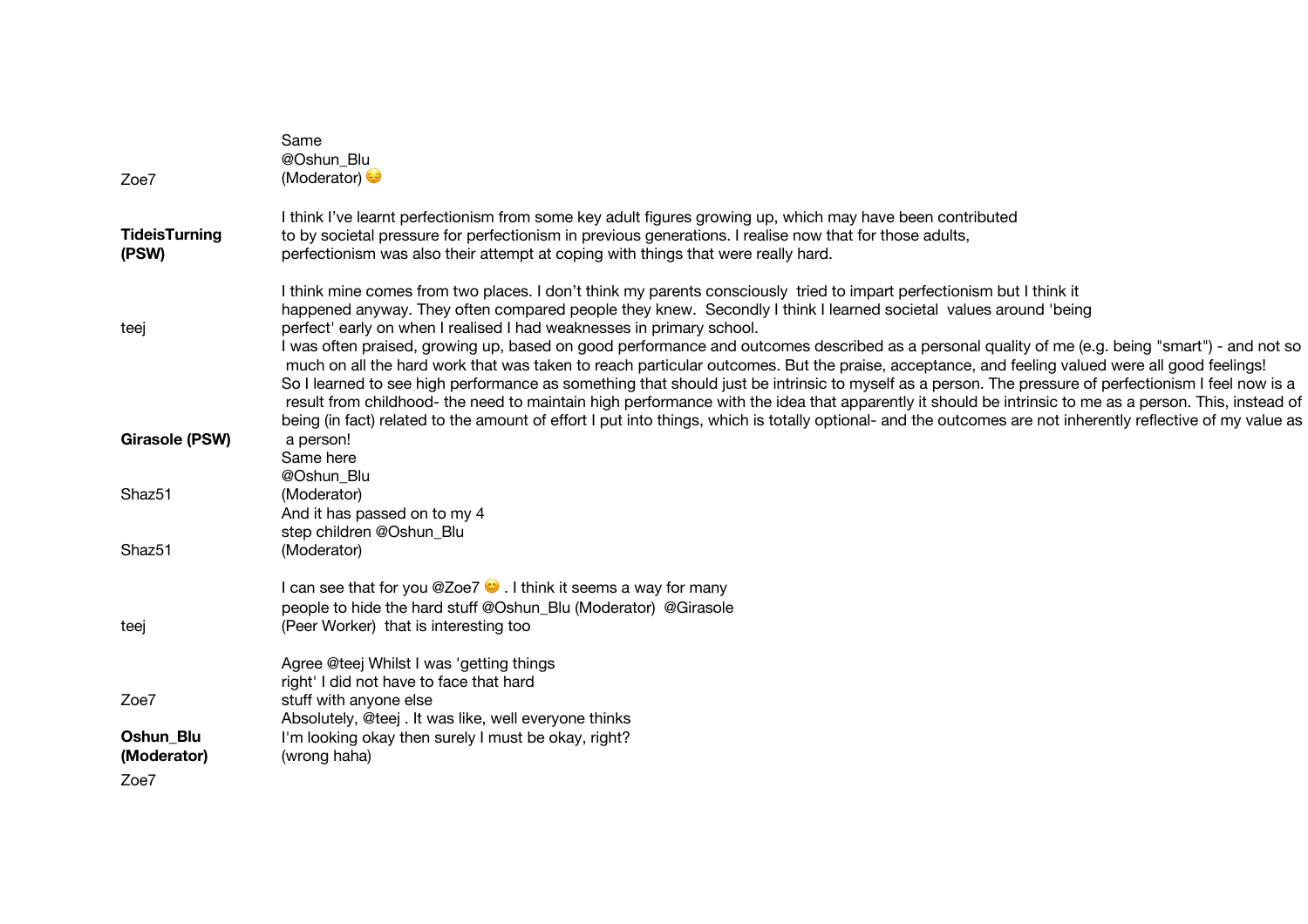|                                                     | it was also a protection mechanism to<br>not have anyone find out what I<br>was/had been through                                                                                                                                                                     |
|-----------------------------------------------------|----------------------------------------------------------------------------------------------------------------------------------------------------------------------------------------------------------------------------------------------------------------------|
| Girasole (PSW)                                      | Yeah, and maintaining a certain<br>appearance or perception, I<br>think @teej                                                                                                                                                                                        |
| Oshun_Blu<br>(Moderator)                            | mmmm yeah, I feel that @Zoe7 It can<br>be easy to build walls made up of<br>perfectionism                                                                                                                                                                            |
| HenryX                                              | Perfectionism is like so many other labels and can be expressed and an expression of different<br>things to different people. I believe that it is worth discussing so that we can each look at our own<br>positions from slightly different perspectives and views. |
| teej                                                | I think mine came from<br>the undiagnosed adhd<br>too                                                                                                                                                                                                                |
| Zoe7                                                | Absolutely @Oshun_Blu (Moderator) We build up those walls so no-one can<br>get in and therefore not 'know' anything - being a perfectionist is in a way<br>the mortar that holds those walls together                                                                |
| <b>Girasole (PSW)</b>                               | Hello @faith-and-Hope! Welcome<br>to the group, it's good to see you<br>here:)                                                                                                                                                                                       |
| Oshun Blu<br>(Moderator)                            | Absolutely, @HenryX I've really loved seeing everyone's different<br>perspectives, insights and experiences into this area. It humanises<br>something that is often just not humanly achievable or sustainable                                                       |
| Shaz <sub>51</sub><br><b>TideisTurning</b><br>(PSW) | Yes @teej My husband was<br>diagnosed with adult ADHD                                                                                                                                                                                                                |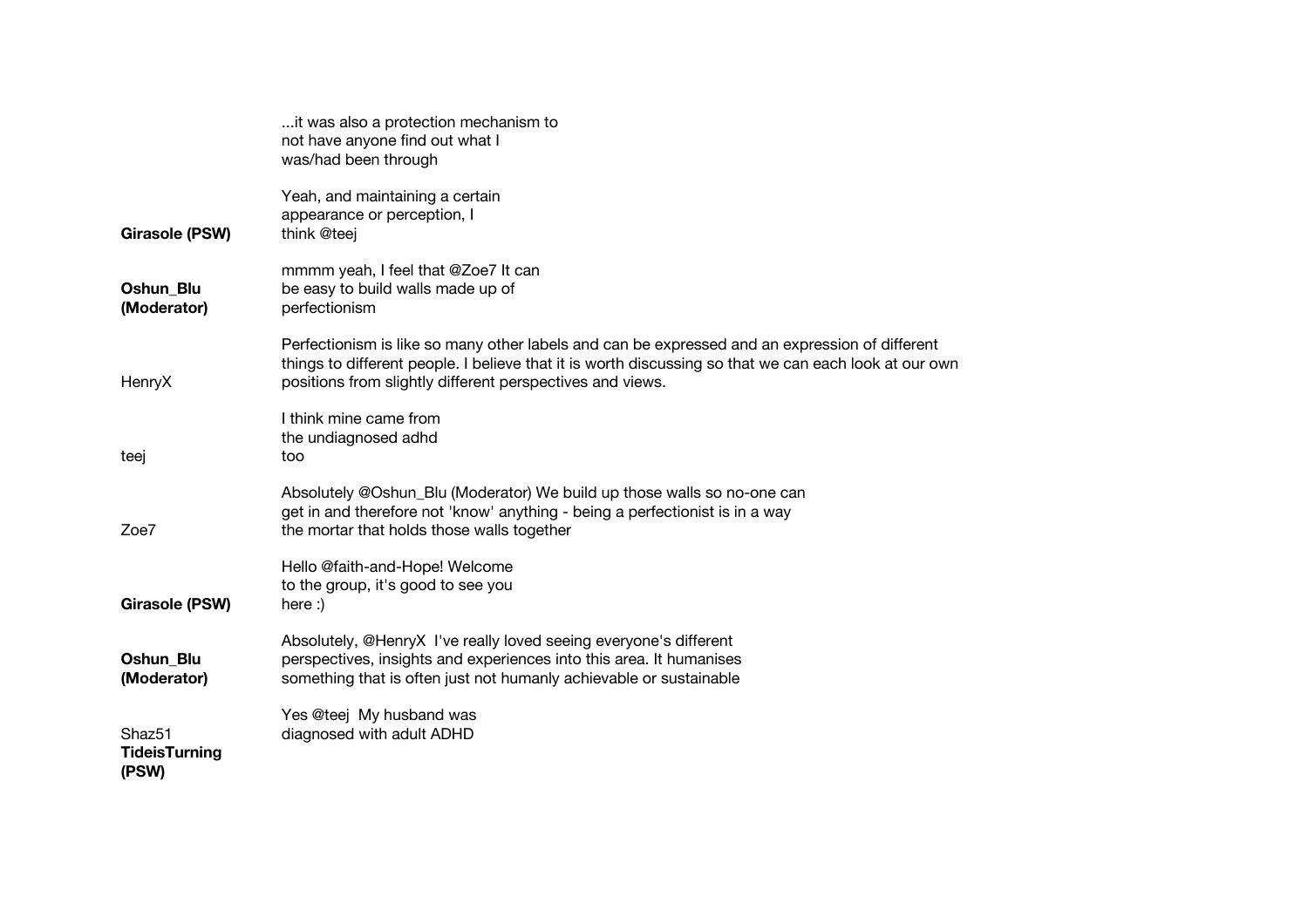|                                                      | Yes @Zoe7 I know for me perfectionism can show up when I'm feeling a lack<br>of control, like external appearance of perfectionism will mask any<br>imperfections hiding away beneath the surface                                                                                                                                                                                                                                                                                                                                     |
|------------------------------------------------------|---------------------------------------------------------------------------------------------------------------------------------------------------------------------------------------------------------------------------------------------------------------------------------------------------------------------------------------------------------------------------------------------------------------------------------------------------------------------------------------------------------------------------------------|
| Zoe7                                                 | So true @TideisTurning (PSW) Keep the<br>doors locked but behind them we are<br>running at 100 miles an hour                                                                                                                                                                                                                                                                                                                                                                                                                          |
| Oshun_Blu<br>(Moderator)                             | same here @teej. ADHD overcompensation to be accepted<br>in social circles is a really challenging part of that experience<br>that often isn't recognised                                                                                                                                                                                                                                                                                                                                                                             |
| <b>TideisTurning</b><br>(PSW)                        | Have you ever seen someone you've expected to be<br>perfect, express or show being imperfect? What<br>impacts did this have on you?<br>Not so much other people but more myself. I can                                                                                                                                                                                                                                                                                                                                                |
| Zoe7                                                 | accept imperfections in others but not as easy in myself<br>I am getting better at it though                                                                                                                                                                                                                                                                                                                                                                                                                                          |
| <b>Girasole (PSW)</b>                                | Yes- sometimes when I see someone, say in a position of authority or performing something at a high level (e.g. a speech) stop, break composure,<br>or admit that they're struggling or are tired or whatever it might be - when they express that they're human - I can feel such a sensation of relief.<br>Relief that at the end of the day, other people are human too, and they struggle, and that's natural. There is ultimately no such thing as total<br>perfection, despite how many of us may try to aim for or expect that |
| HenryX                                               | Through our own perfectionism we can<br>exclude others from our lives or at<br>times alienate others.                                                                                                                                                                                                                                                                                                                                                                                                                                 |
| teei                                                 | Ironically when I learned about perfectionism I started learning no one was<br>perfect. However some can have superhuman traits most of the time but<br>there are not many people in this world like that.                                                                                                                                                                                                                                                                                                                            |
| Oshun_Blu<br>(Moderator)<br>Oshun Blu<br>(Moderator) | I think the first time that I had a conversation with someone where they talked about being imperfect, I was able to see how pervasive this issue is,<br>and how deeply it hurts so many people. So often the myth of 'not being enough' is what drives perfectionism, and it just creates more unattainable<br>standards. So when I see people give themselves to active choose not to participate in those standards it has given me permission to do the same<br>actively<br>choose*                                               |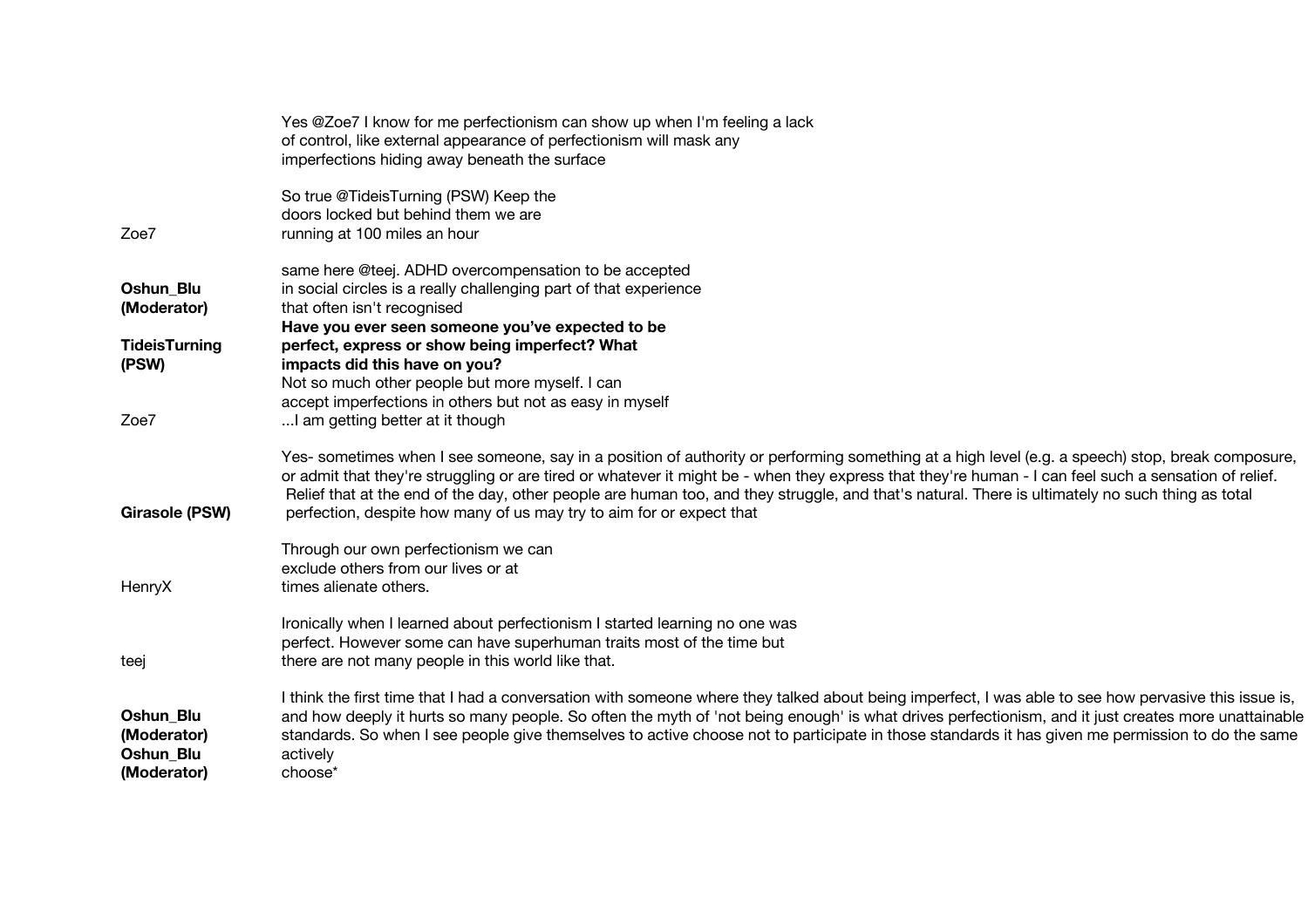| Oshun Blu<br>(Moderator)      | Love that perspective<br>@HenryX Perfectionism is often in<br>opposition to vulnerability                                                                                                                                                                                                                                                                                                        |
|-------------------------------|--------------------------------------------------------------------------------------------------------------------------------------------------------------------------------------------------------------------------------------------------------------------------------------------------------------------------------------------------------------------------------------------------|
| teej                          | That is an interesting effect<br>@HenryX, @Oshun_Blu<br>(Moderator)                                                                                                                                                                                                                                                                                                                              |
| <b>Girasole (PSW)</b>         | Hey @The Hams!<br>Welcome to the group<br>Hey Girasole thank                                                                                                                                                                                                                                                                                                                                     |
| The Hams                      | you for the<br>welcome<br>Perfectionism can be expressed as the view that the rest of the world is<br>ok and that I am not. They are ok or perfect, but not me. This might be                                                                                                                                                                                                                    |
| HenryX                        | considered reverse perfectionism                                                                                                                                                                                                                                                                                                                                                                 |
| The Hams                      | Perfectionism is essential to hussle culture and I hate hussle culture. I think too that that as HenryX says - perfectionism can be expressed<br>as the view that the rest of the world is okay and that i must not be. I think this can inform negative views on the self. LAck of genuine<br>character and a suppression of who we really are - because are afraid of other people judging us. |
| Oshun_Blu<br>(Moderator)      | That is such a super interesting insight, @HenryX Like 'Keeping Up with the Joneses' but in every area of<br>life. Once you achieve something in one area, there is an expectation to keep to that level or higher. Hustle<br>culture has always sounded downright exhausting to me, tbh                                                                                                         |
| <b>Girasole (PSW)</b>         | True @HenryX, and it can be easily to believe that others have their lives in order or do a great job at everything when<br>naturally people may only share (through e.g. social media) the things that go well for them imagine if everyone was<br>honest about all the mistakes they've made or how much they struggled when learning                                                          |
| <b>TideisTurning</b><br>(PSW) | Are your standards for yourself stricter or harsher than your<br>standards of others? If so, can you give yourself some of the<br>same grace you give to everyone else?                                                                                                                                                                                                                          |
| The Hams                      | I think lately i did a 180 and stopped caring what people thought but i have since found this can be form of<br>perfectionism similar to what HenryX says about reverse perfectionsim - because i am letting it rule my life.<br>I am so fearful of seeming disingenuine and i end up being too strange                                                                                          |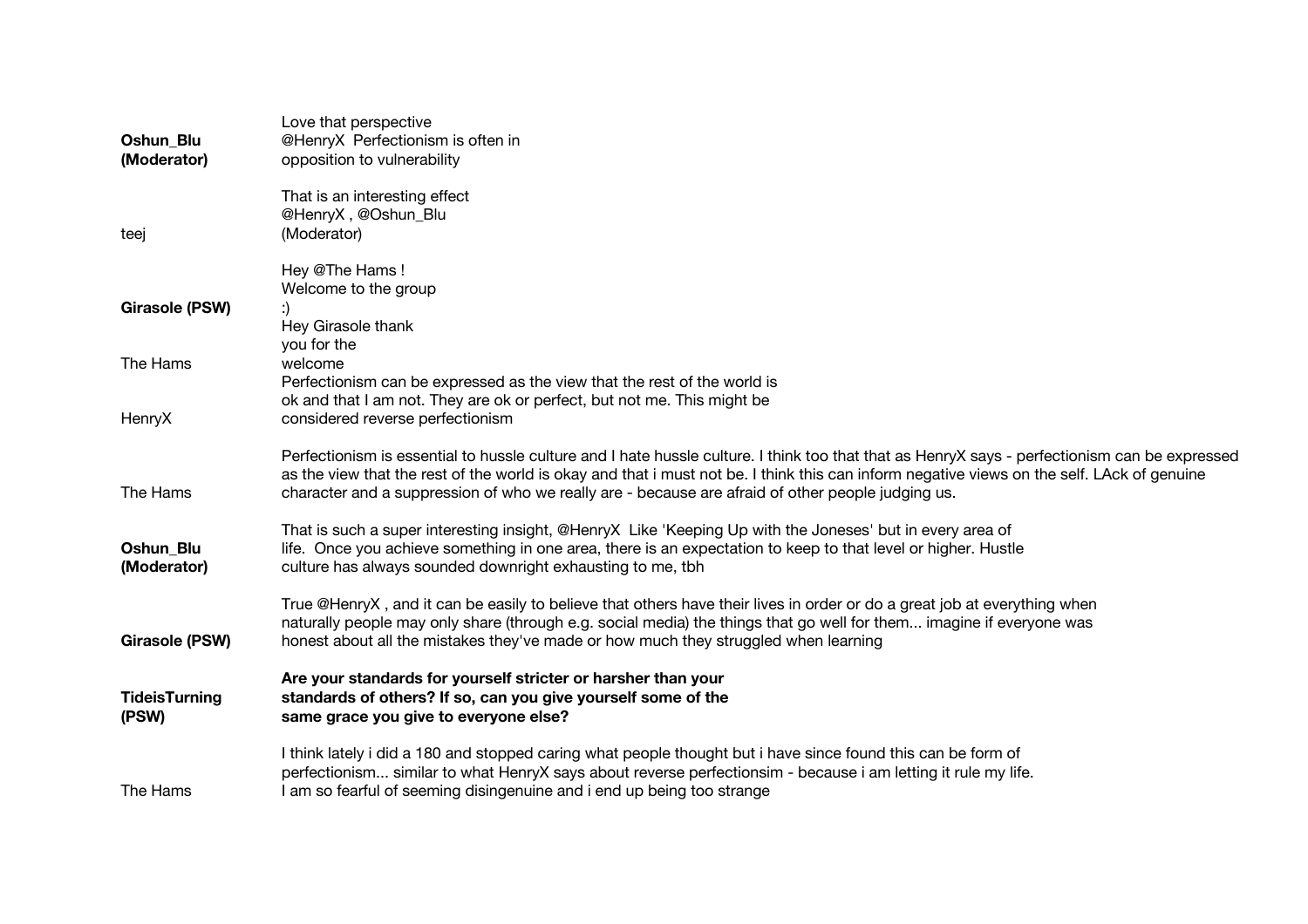| The Hams                      | its like its not a form of my<br>persona i have intergrated (she<br>Jungian shadow concept)                                                                                                                                                                                                                                                                                                                                                                                                                                                                                                                                                                                                                                                                                                                                                              |
|-------------------------------|----------------------------------------------------------------------------------------------------------------------------------------------------------------------------------------------------------------------------------------------------------------------------------------------------------------------------------------------------------------------------------------------------------------------------------------------------------------------------------------------------------------------------------------------------------------------------------------------------------------------------------------------------------------------------------------------------------------------------------------------------------------------------------------------------------------------------------------------------------|
| <b>TideisTurning</b><br>(PSW) | I think you might have<br>touched on this earlier<br>@Zoe7!:)                                                                                                                                                                                                                                                                                                                                                                                                                                                                                                                                                                                                                                                                                                                                                                                            |
| teej                          | I guess that's one type of perfectionism I have @HenryX, thank you I hadn't<br>thought of it that way. I still have other perfectionist in traits like needing<br>something to be 'perfect' before others can see as well.<br>They are now the same<br>@TideisTurning (PSW) but have                                                                                                                                                                                                                                                                                                                                                                                                                                                                                                                                                                     |
| Zoe7                          | not always been that way<br>Nope @TideisTurning (PSW) . No grace for me! Praise<br>and encouragement for everyone else. I'm trying                                                                                                                                                                                                                                                                                                                                                                                                                                                                                                                                                                                                                                                                                                                       |
| teej                          | though to change that. Small steps.                                                                                                                                                                                                                                                                                                                                                                                                                                                                                                                                                                                                                                                                                                                                                                                                                      |
| <b>Girasole (PSW)</b>         | There's no doubt I probably give others more grace than I do to myself. It's a lot more scary when faced with directly living with any potential<br>repercussions of not living up to high standards that might be expected or that we feel so strongly for ourselves. But I know there's absolutely no<br>reason why any of us (myself included) would be exempt from compassion and lowering our high expectations of ourselves, when we can admit<br>that everyone else shouldn't need to be so hard on themselves and suffer. We are "everyone else!"- We are people too on this planet. We do also<br>deserve self-compassion. Maybe we could deal with this when it comes up with some self-compassion exercises, or reaching out to someone or<br>a service we trust to help provide perspective and encouragement if we're struggling by ourself |
| <b>TideisTurning</b><br>(PSW) | I feel you @teej. It can be harder to do for yourself.<br>Something that helps me is considering what I<br>might say to a loved one:)                                                                                                                                                                                                                                                                                                                                                                                                                                                                                                                                                                                                                                                                                                                    |
| Oshun Blu<br>(Moderator)      | I have always been my worst critic, and the things that my inner critic would say to *me* were always wayyyyy harsher than<br>anything I have said to others. Learning to become my biggest cheerleader instead of critic has taken a lot of work, and it's a<br>lifelong processbut I have more fun when my cheerleader is with me instead of my critic!<br>self-compassion, yes @Girasole (Peer Worker). Such an important practice in                                                                                                                                                                                                                                                                                                                                                                                                                 |
| Oshun_Blu<br>(Moderator)      | unlearning a lot of perfectionism traits. Sometimes I cannot access my<br>'cheerleader', and on those days I need self-compassion the most                                                                                                                                                                                                                                                                                                                                                                                                                                                                                                                                                                                                                                                                                                               |
| The Hams                      |                                                                                                                                                                                                                                                                                                                                                                                                                                                                                                                                                                                                                                                                                                                                                                                                                                                          |
|                               |                                                                                                                                                                                                                                                                                                                                                                                                                                                                                                                                                                                                                                                                                                                                                                                                                                                          |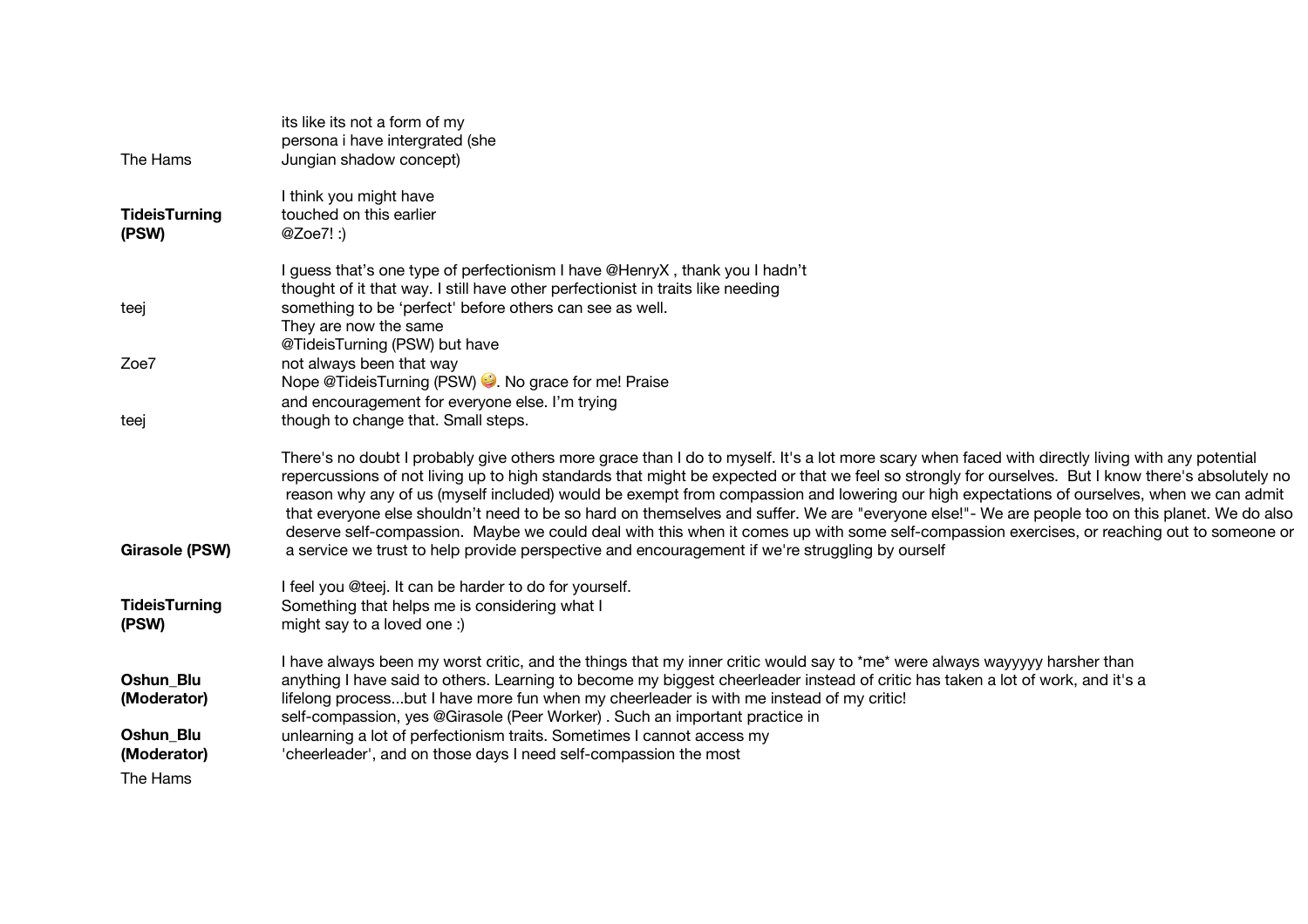|                       | i think sometimes too that perfectionism can lead to expectations from others. Sometimes people think I have it all sorted out in life<br>and I dont and so i either feel guilty or feel like i have let them down. This can then sometimes influence my behaviour and my attitude<br>towards myself (where i begin thinking i am not good enough, lazy, weak etc etc) |
|-----------------------|------------------------------------------------------------------------------------------------------------------------------------------------------------------------------------------------------------------------------------------------------------------------------------------------------------------------------------------------------------------------|
|                       | @Oshun_Blu (Moderator) and any others with similar experiences, I'm wondering<br>what helped in the process of your inner cheerleader becoming the louder voice in                                                                                                                                                                                                     |
| <b>Girasole (PSW)</b> | your head instead of the inner critic? :)                                                                                                                                                                                                                                                                                                                              |
|                       | A greater belief in 'being good enough' @Girasole (Peer                                                                                                                                                                                                                                                                                                                |
|                       | Worker) and accepting that mistakes are not the end of the world                                                                                                                                                                                                                                                                                                       |
| Zoe7                  | but opportunities to learn for next time                                                                                                                                                                                                                                                                                                                               |
|                       | and a whole                                                                                                                                                                                                                                                                                                                                                            |
| Zoe7                  | heap of therapy lol                                                                                                                                                                                                                                                                                                                                                    |
|                       | @The Hams I think that I connect with that a lot. I think it then                                                                                                                                                                                                                                                                                                      |
|                       | sets in to be a vicious cycle. I must give off that 'confidence' vibe                                                                                                                                                                                                                                                                                                  |
| teej                  | to others but it's the complete opposite.<br>I think the process really started for me as a young adult where I kind of realised that the way I was speaking to myself was bringing me dangerously                                                                                                                                                                     |
|                       | close to risky territories. My perfectionism/critic was left to run rampant for many years there, and it got very dangerous. Making a conscious effort                                                                                                                                                                                                                 |
| <b>Oshun Blu</b>      | to do                                                                                                                                                                                                                                                                                                                                                                  |
| (Moderator)           | things 'just for fun' and give myself opportunities to play (after not having many as a child) was helpful here                                                                                                                                                                                                                                                        |
|                       | How could we challenge or harness perfectionism as it                                                                                                                                                                                                                                                                                                                  |
| <b>TideisTurning</b>  | arises? Perhaps learning to recognise occasions before                                                                                                                                                                                                                                                                                                                 |
| (PSW)                 | they arise and adjust expectations in advance?                                                                                                                                                                                                                                                                                                                         |
|                       | Yep ditto @Zoe7 and a                                                                                                                                                                                                                                                                                                                                                  |
|                       | heap more therapy to                                                                                                                                                                                                                                                                                                                                                   |
| teej                  | com <sub>e</sub>                                                                                                                                                                                                                                                                                                                                                       |
|                       | I think the key there @TideisTurning (PSW) is to recognise                                                                                                                                                                                                                                                                                                             |
|                       | when we have to give our all and be 'perfect' and when to sit                                                                                                                                                                                                                                                                                                          |
| Zoe7                  | back and say - it is enough                                                                                                                                                                                                                                                                                                                                            |
|                       | And extending myself the grace to not be good at everything. Developing a relationship to my                                                                                                                                                                                                                                                                           |
| <b>Oshun Blu</b>      | critic and understanding the ways that it was trying to protect me have given me the space to                                                                                                                                                                                                                                                                          |
| (Moderator)           | support that part of me and nurture that cheerleader part too                                                                                                                                                                                                                                                                                                          |
| The Hams              |                                                                                                                                                                                                                                                                                                                                                                        |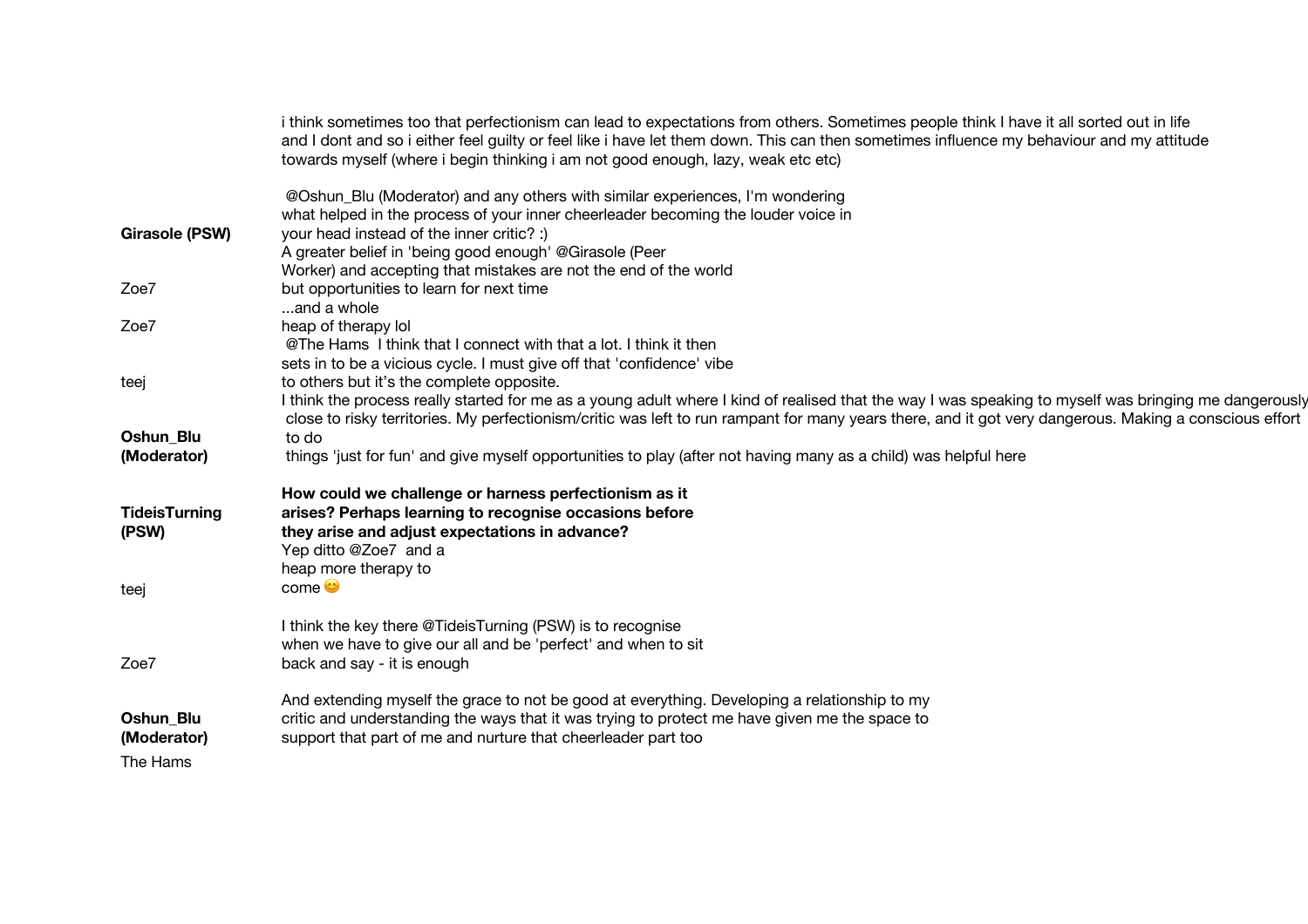|                                 | girasole i think its very easy to falsify confidence these days. I used to do it, but it only got me so far. I think<br>eventually as time went by i realised it wasnt a way to live. So i have tried to inject genuine into the world. But<br>they say that we can fake it til we make it. The trick is to make sure we make it                                                                                                                                                                                                      |
|---------------------------------|---------------------------------------------------------------------------------------------------------------------------------------------------------------------------------------------------------------------------------------------------------------------------------------------------------------------------------------------------------------------------------------------------------------------------------------------------------------------------------------------------------------------------------------|
| Shaz51                          | Actually @Zoe7, Mr shaz<br>agree with you but<br>sometimes it is harder but                                                                                                                                                                                                                                                                                                                                                                                                                                                           |
| <b>TideisTurning</b><br>(PSW)   | Yes @Zoe7! That seems<br>like an excellent<br>approach! :)                                                                                                                                                                                                                                                                                                                                                                                                                                                                            |
| Oshun_Blu<br>(Moderator)        | yes @Zoe7 therapy has been<br>huge for me in this area too<br>It's certainly hard because its so ingrained, but I think realising where it comes from and why it comes up for is helpful to be able to next address it.<br>For me, I'm really trying to value the process of learning more than focusing on the end result. In this, I want to embrace the idea that mistakes are<br>something fundamental to learning, growth, and the human experience. Not something to try and avoid at all costs; not tied up with my value as a |
| <b>Girasole (PSW)</b><br>HenryX | person.<br>I think that to practice the recognition of perfection as an aspiration and not necessarily<br>a requirement. Knowing what we would like the culmination of our efforts to look like<br>and learning to be satisfied with a creditable outcome.                                                                                                                                                                                                                                                                            |
| Zoe7                            | As we say to our kids @Girasole<br>(Peer Worker)  mistakes are an<br>opportunity to learn                                                                                                                                                                                                                                                                                                                                                                                                                                             |
| Oshun_Blu<br>(Moderator)        | One way I have tried to challenge my perfectionism is to notice when I stop having fun doing something that<br>I am usually passionate about. When it stops being fun, I know it's time to reign it in or I will become like a<br>dog with a bone and obsess over the result instead of the process<br>Absolutely<br>@Oshun Blu                                                                                                                                                                                                       |
| Zoe7                            | (Moderator)                                                                                                                                                                                                                                                                                                                                                                                                                                                                                                                           |
| Oshun_Blu<br>(Moderator)        | @Zoe7 love that, I feel like "mistakes are an<br>opportunity to learn" is not said enough these<br>days. Thank you for that reminder                                                                                                                                                                                                                                                                                                                                                                                                  |
| teej                            |                                                                                                                                                                                                                                                                                                                                                                                                                                                                                                                                       |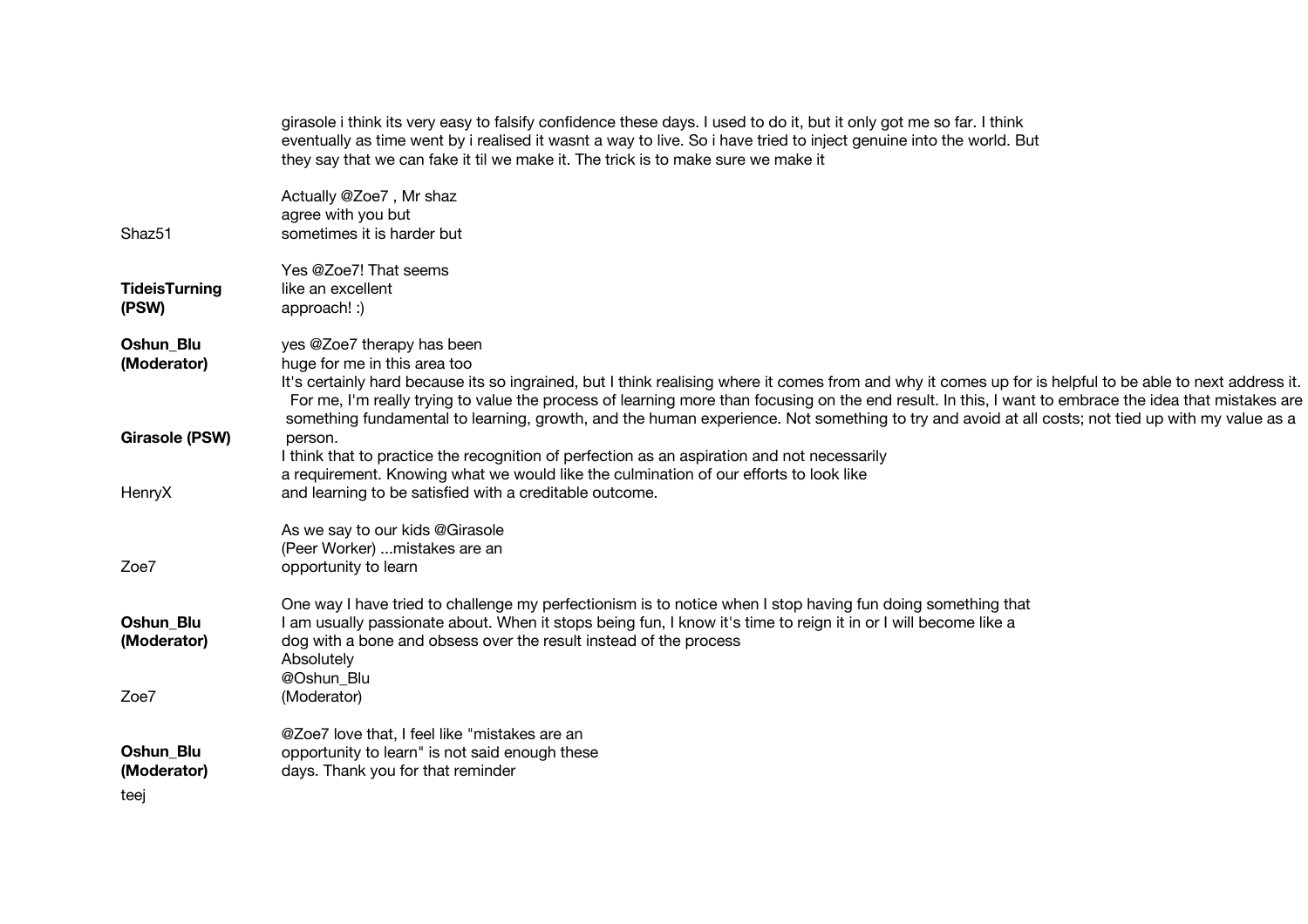|                               | For me I'm trying to address the "work" that has to go in to build the skills. Because I often give up so early thinking<br>I'm useless I'm working on persisting with something even though every thing I produce I dislike still I'm working on<br>understanding it's all a process, and that process is for me and not others.                                                                                                                       |
|-------------------------------|---------------------------------------------------------------------------------------------------------------------------------------------------------------------------------------------------------------------------------------------------------------------------------------------------------------------------------------------------------------------------------------------------------------------------------------------------------|
| Zoe7                          | It is a bit like night and day @Oshun_Blu<br>(Moderator) - we cannot appreciate one<br>without the other                                                                                                                                                                                                                                                                                                                                                |
|                               | Sorry my last post was<br>a jumbled imperfect                                                                                                                                                                                                                                                                                                                                                                                                           |
| teej                          | mess                                                                                                                                                                                                                                                                                                                                                                                                                                                    |
|                               | @teej absolutely. allowing yourself the                                                                                                                                                                                                                                                                                                                                                                                                                 |
| Oshun Blu                     | grace and space to nourish the process                                                                                                                                                                                                                                                                                                                                                                                                                  |
| (Moderator)                   | is so important.                                                                                                                                                                                                                                                                                                                                                                                                                                        |
|                               | Not at all @teej I think                                                                                                                                                                                                                                                                                                                                                                                                                                |
| Zoe7                          | we all here speak Teej                                                                                                                                                                                                                                                                                                                                                                                                                                  |
|                               | @teej I am definitely picking up                                                                                                                                                                                                                                                                                                                                                                                                                        |
| Oshun Blu                     | what you're putting down, very                                                                                                                                                                                                                                                                                                                                                                                                                          |
| (Moderator)                   | well articulated                                                                                                                                                                                                                                                                                                                                                                                                                                        |
|                               | Thank goodness @Zoe7 That last                                                                                                                                                                                                                                                                                                                                                                                                                          |
|                               | post looked like I'd had a bit to                                                                                                                                                                                                                                                                                                                                                                                                                       |
| teej                          | drink $\bullet$                                                                                                                                                                                                                                                                                                                                                                                                                                         |
| Zoe7                          | I must have drunk the<br>same then Hon @teej lol                                                                                                                                                                                                                                                                                                                                                                                                        |
|                               | Have you learned anything helpful from others'                                                                                                                                                                                                                                                                                                                                                                                                          |
| <b>TideisTurning</b>          | experiences here tonight that you might be able to apply                                                                                                                                                                                                                                                                                                                                                                                                |
| (PSW)                         | in your own life? If yes, what did you learn?                                                                                                                                                                                                                                                                                                                                                                                                           |
|                               | question for everyone -                                                                                                                                                                                                                                                                                                                                                                                                                                 |
| The Hams                      | what can we do?                                                                                                                                                                                                                                                                                                                                                                                                                                         |
|                               | in terms of fighting                                                                                                                                                                                                                                                                                                                                                                                                                                    |
| The Hams                      | perfectionism?                                                                                                                                                                                                                                                                                                                                                                                                                                          |
| <b>TideisTurning</b><br>(PSW) | @The Hams I think developing an awareness of when perfectionistic tendencies might naturally emerge, where these may be helpful and allowing<br>those perfectionistic tendencies to guide a little in moments where it might be helpful or serve me. Where perfectionistic tendencies aren't helpful or<br>when they don't serve me, I find what helps me challenge them is reminding myself that I always do my best, and that my best is enough, even |
|                               |                                                                                                                                                                                                                                                                                                                                                                                                                                                         |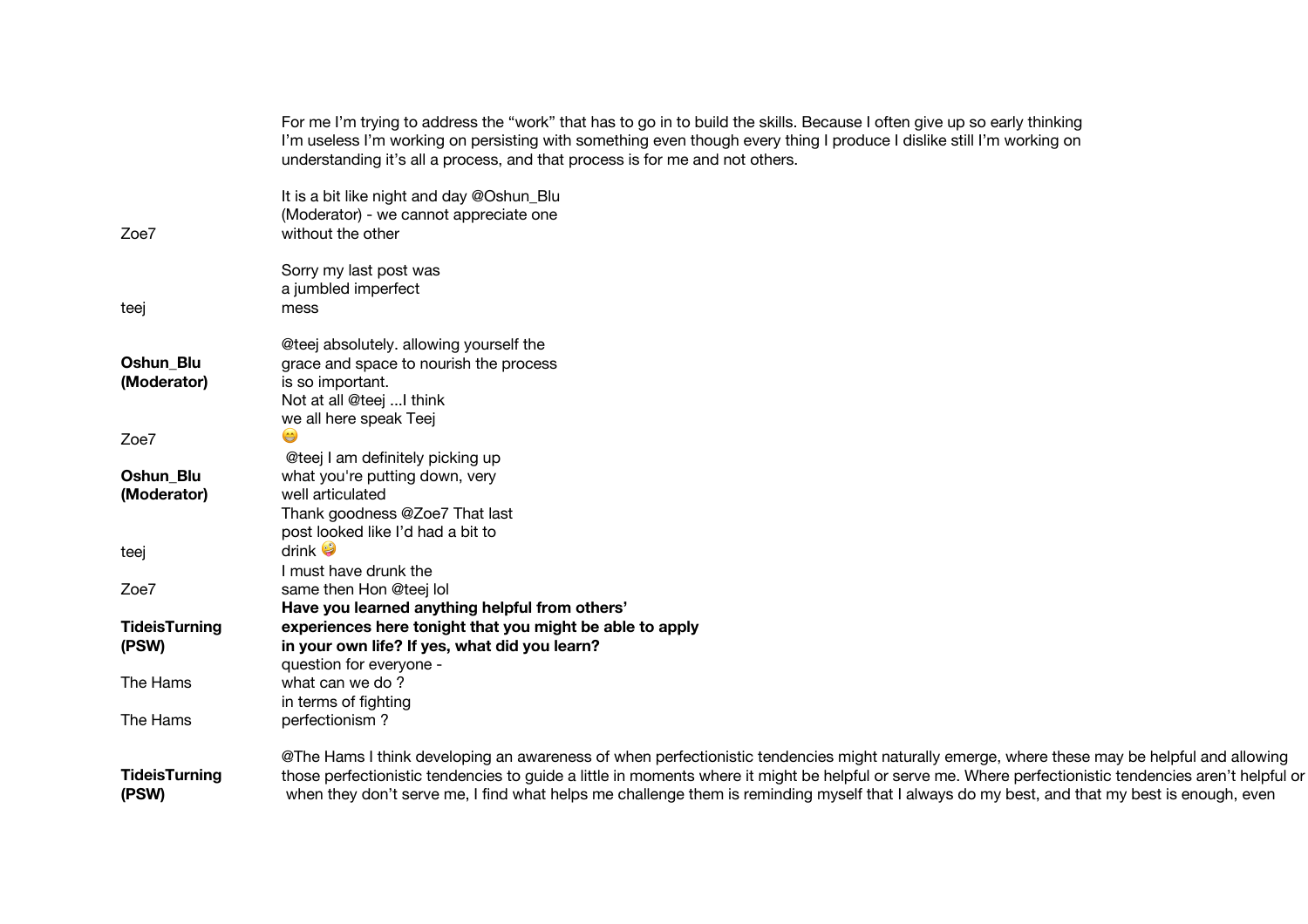|                               | when and though it may not feel that way.                                                                                                                                                                                                                                                                                                                                                                                                                                                                           |
|-------------------------------|---------------------------------------------------------------------------------------------------------------------------------------------------------------------------------------------------------------------------------------------------------------------------------------------------------------------------------------------------------------------------------------------------------------------------------------------------------------------------------------------------------------------|
| Zoe7                          | I think it is a process so many of us have had to go through/face and we cannot always do that alone. It requires a lot of self reflection as<br>well as changing our mindset. Often that has come about because of the experiences we have had or outside pressure but we have<br>internalised that as having to be a 'perfectionist' whereas it is only ourselves that usually see that.<br>Just reflecting now- I think hearing how others relate to these experiences, and reflecting on all the different ways |
| <b>Girasole (PSW)</b>         | I've felt pressure related to perfectionism in culture and society throughout my life (e.g. standardised testing in<br>education, competitive sport, etc.) - it helps me give myself a bit of grace<br>@The Hams I think that for me, balancing out perfectionism has meant seeking out chances to be imperfect and be messy. Actively seeking out                                                                                                                                                                  |
| Oshun Blu<br>(Moderator)      | things that I am bad at--and doing them to be bad at them! Sitting with that feeling and reminding myself that this feeling is okay to have has been<br>really important for me. Of course, no one is perfect (pun v much intended;)) and this approach doesn't always workbut it can interrupt the cycle<br>sometimes                                                                                                                                                                                              |
| teej                          | I think @The Hams its just accepting that it's a societal thing that keeps the pressure on us if we<br>allow it. I think too in the right situation having those vulnerable conversations about it with those<br>you trust might help openness and understanding.                                                                                                                                                                                                                                                   |
| <b>TideisTurning</b><br>(PSW) | One takeaway for me has been more<br>consideration of the effects perfectionism coming<br>from different sources can have.                                                                                                                                                                                                                                                                                                                                                                                          |
| The Hams                      | @teej i think you are right - its a societal<br>thing and it keeps pressure on us if we<br>allow it<br>I like that response                                                                                                                                                                                                                                                                                                                                                                                         |
| teej                          | @Oshun_Blu<br>(Moderator)                                                                                                                                                                                                                                                                                                                                                                                                                                                                                           |
| Oshun_Blu<br>(Moderator)      | And in terms of my takeaways, hearing about everyone's experiences in becoming aware of, sitting with, and exploring these traits has been<br>wonderful. Perfectionism is something that often isn't openly talked about except to make jokes or frame it as a desirable quality. When we gather<br>to share these things, we can begin to create new ways of being that step out of cycles of perfectionism<br>yes agreed                                                                                          |
| The Hams                      | @Oshun Blu<br>Tonight's topic may have brought up some heavy feelings as we talked about                                                                                                                                                                                                                                                                                                                                                                                                                            |
| <b>TideisTurning</b><br>(PSW) | the pressures and struggles perfectionism can bring. Would some self-care<br>be helpful for you after we finish? If so, what might you do?                                                                                                                                                                                                                                                                                                                                                                          |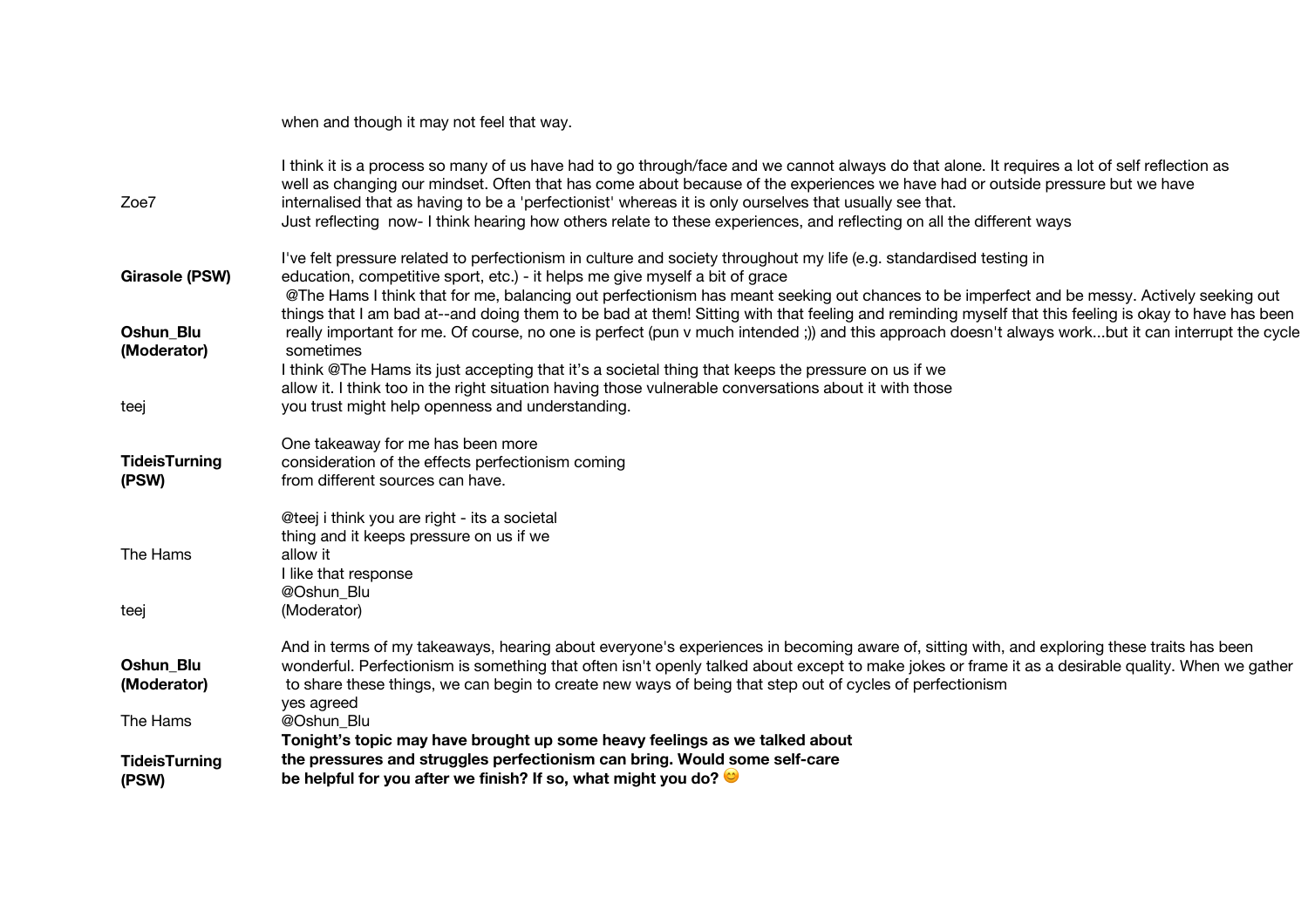| <b>Girasole (PSW)</b>         | I've really enjoyed hearing everyone's experiences and it's been good to feel that I'm not alone. I think that having a chance to talk about it is so<br>important if we're ever going to get anywhere with it:) I've got some ideas going forward about thinking about what my inner critic voice might be<br>trying to say, addressing that by practising more self-compassion, and embracing the process of learning by doing more things I'm new at where<br>I know I won't be "good" (but that's ok if I'm having fun!) |  |
|-------------------------------|------------------------------------------------------------------------------------------------------------------------------------------------------------------------------------------------------------------------------------------------------------------------------------------------------------------------------------------------------------------------------------------------------------------------------------------------------------------------------------------------------------------------------|--|
| Zoe7                          | Nah @TideisTurning (PSW) Work<br>for me now but it doesn't have<br>to be perfect lol                                                                                                                                                                                                                                                                                                                                                                                                                                         |  |
| Oshun_Blu<br>(Moderator)      | I think tonight will be a bit of a gaming night for me. Video games are a way that helps me to<br>release perfectionism because you get to have loads of chances when something doesnt go<br>right. It's pure imagination and nothing else!                                                                                                                                                                                                                                                                                  |  |
| teej                          | @The Hams just to let you know that pressure is real and not to easy<br>to sit with says me who has become a hermit because of it. I'm hoping<br>to change that this year a bit more                                                                                                                                                                                                                                                                                                                                         |  |
| Girasole (PSW)                | My plan is to try and wind down a bit early and get a good night's sleep. I<br>haven't slept super well for a couple of nights now so I need to address that.<br>Maybe a nice (caffeine-free) tea before bed too :)<br>Cup of coffee                                                                                                                                                                                                                                                                                         |  |
| Shaz51                        | here<br>We'd like to invite you to complete a survey reflecting on your experience in this Peer Group Chat. As we're trialling                                                                                                                                                                                                                                                                                                                                                                                               |  |
| <b>TideisTurning</b><br>(PSW) | this service, we'd love to hear any feedback you may have. It will only take a few minutes to complete. Please click this<br>link: https://sane.au1.qualtrics.com/jfe/form/SV 5uUF0sHJRKQ6wyW<br>Hope tonight is better for you                                                                                                                                                                                                                                                                                              |  |
| Zoe7                          | @Girasole (Peer Worker)<br>all good @teej sometimes hermit pays dividends<br>so long as we are keeping a sound mind. Time to                                                                                                                                                                                                                                                                                                                                                                                                 |  |
| The Hams                      | hit reset in other words<br>Fingers crossed for a good night<br>sleep tonight @Girasole (Peer                                                                                                                                                                                                                                                                                                                                                                                                                                |  |
| Shaz51                        | Worker)<br>Thank you<br>@Zoe7!:heart                                                                                                                                                                                                                                                                                                                                                                                                                                                                                         |  |
| Girasole (PSW)                |                                                                                                                                                                                                                                                                                                                                                                                                                                                                                                                              |  |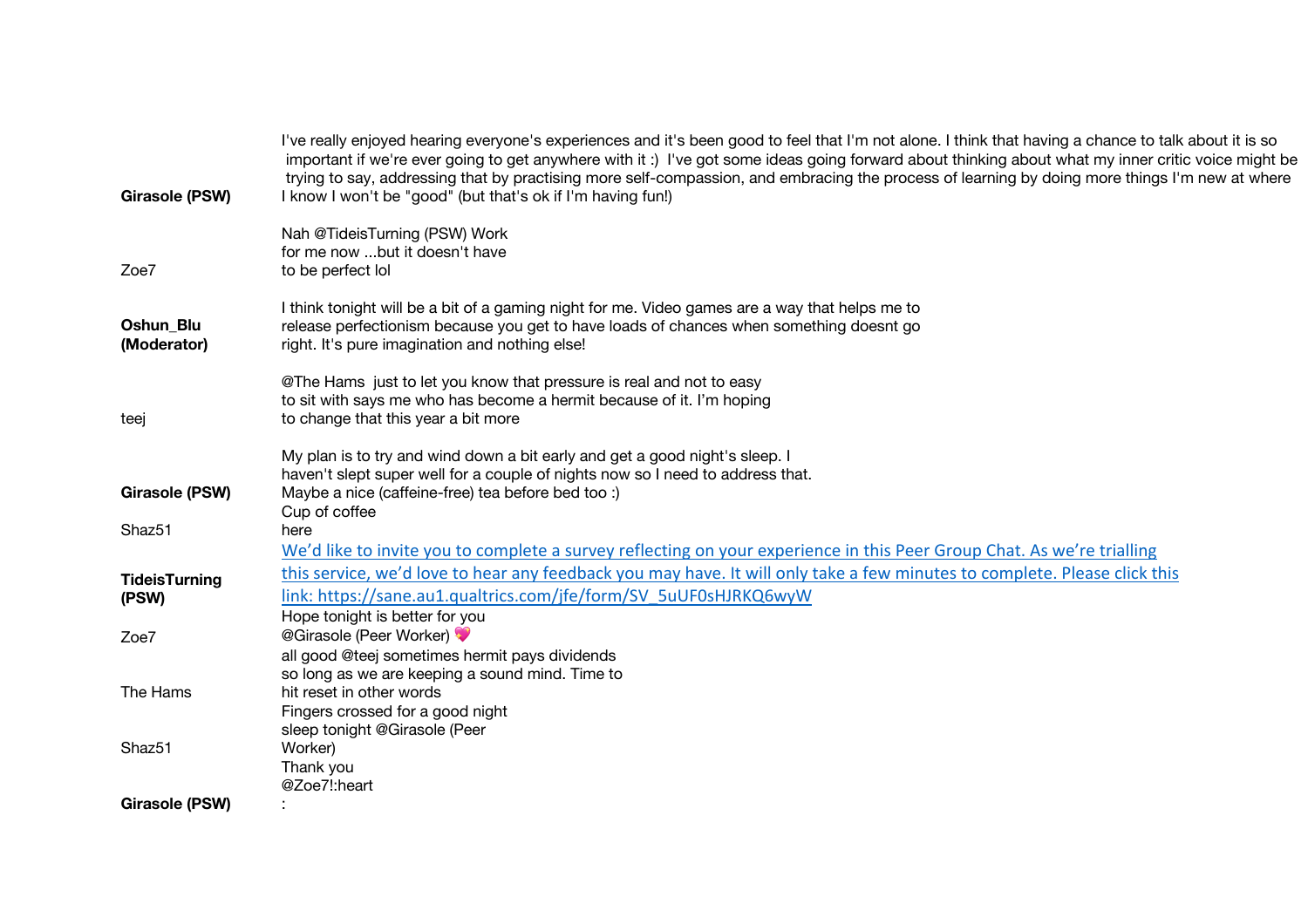| The Hams                        | I will go and watch another episode of The<br>Last Kingdom Series 5 and have a muffin<br>with ice cream.<br>and<br>@Shaz51!                                                                                                                                                                                                  |  |
|---------------------------------|------------------------------------------------------------------------------------------------------------------------------------------------------------------------------------------------------------------------------------------------------------------------------------------------------------------------------|--|
| <b>Girasole (PSW)</b>           |                                                                                                                                                                                                                                                                                                                              |  |
| teej                            | $\bullet$ 0,0.8                                                                                                                                                                                                                                                                                                              |  |
| <b>Oshun Blu</b><br>(Moderator) | a muffin with ice cream<br>sounds so delish, @The<br>Hams!                                                                                                                                                                                                                                                                   |  |
|                                 | shoutout to the forumites and peer support workers too. I am finding<br>these live chats are very helpful and thanks for doing them. Life is weird                                                                                                                                                                           |  |
| The Hams                        | and hard atm but this is a good space<br>Here are some further resources we recommend having a look at: 1: How perfectionism through a need for validation from others can come from<br>trauma https://www.pacesconnection.com/blog/the-trauma-response-of-fawning-aka-people-pleasing-part-one 2: Would we be happier if we |  |
| <b>TideisTurning</b><br>(PSW)   | embraced being average? https://www.positive.news/lifestyle/wellbeing/would-we-be-happier-if-we-embraced-being-average/ 3:<br>Unlearning perfectionism https://www.mattgrigsby.com/unlearning-perfectionism/<br>well half - my sister got<br>it and wants to split it                                                        |  |
| The Hams                        | haha<br>Yummy<br>@Oshun Blu                                                                                                                                                                                                                                                                                                  |  |
| Shaz <sub>51</sub>              | (Moderator)<br>It has been so wonderful to be here with you                                                                                                                                                                                                                                                                  |  |
| Oshun Blu<br>(Moderator)        | all! I adore getting to hang out in these<br>spaces with you!<br>Awww @Oshun_Blu (Moderator),<br>great being with with you and                                                                                                                                                                                               |  |
| Shaz51                          | everyone here<br>Thank you for joining, and we hope you enjoyed the discussion $\heartsuit$ If you'd like to be informed when our next Peer Group                                                                                                                                                                            |  |
| <b>TideisTurning</b><br>(PSW)   | Chat will be taking place, you can sign up to our mailing list here https://www.sane.org/peer-support/online-mental-<br>health-meet-up. You can also ask questions for us to discuss in future peer chats! :)<br>Thank you for this evening's facilitation of the<br>topic, I have enjoyed the discussion with               |  |
| HenryX                          | everyone. Good night, HenryX                                                                                                                                                                                                                                                                                                 |  |